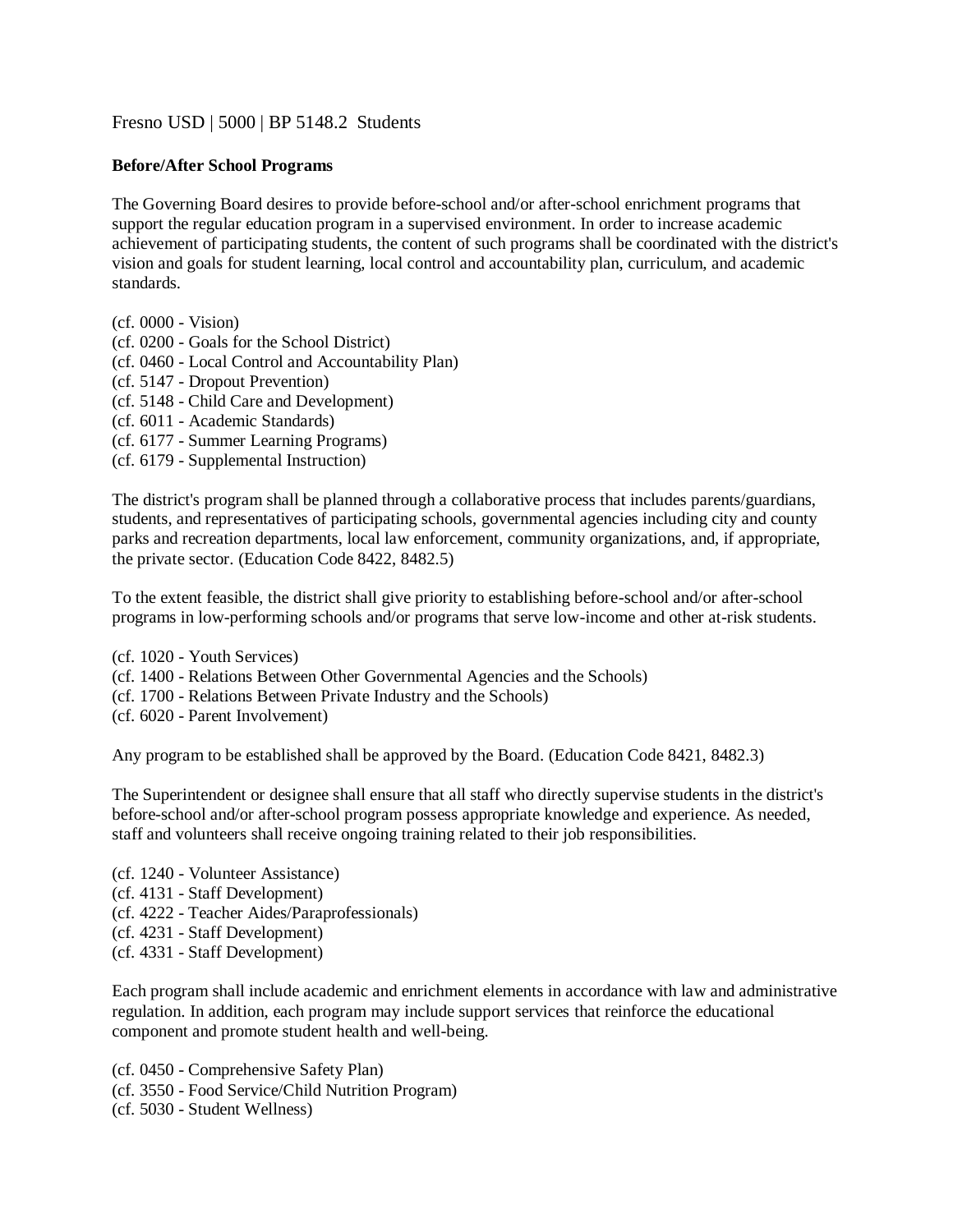(cf. 5131.6 - Alcohol and Other Drugs) (cf. 6142.7 - Physical Education and Activity)

A family fee may be charged to participating families based on the actual cost of services, as long as the fee is waived or reduced for families with students who are eligible for free or reduced-price meals. (Education Code 8422, 8482.6)

In regard to the After School Education and Safety program and/or 21st Century Community Learning Center program, no fee shall be charged for a student identified as a homeless or foster youth. (Education Code 8482.6)

(cf. 3260 - Fees and Charges) (cf. 3553 - Free and Reduced Price Meals) (cf. 6173 - Education for Homeless Children) (cf. 6173.1 - Education for Foster Youth)

The Superintendent or designee shall monitor student participation rates and shall identify multiple measures that shall be used to evaluate program effectiveness. Such measures may include, but are not limited to, student outcome data; program self-assessments; feedback from staff, participating students, and parents/guardians; and observations of program activities.

(cf. 0500 - Accountability)

Every three years, the Superintendent or designee shall review the after-school program plan, including, but not limited to, program goals, program content, and outcome measures. Documentation of the program plan shall be maintained for a minimum of five years.

(cf. 3580 - District Records)

*Fresno Unified School District does not harass, intimidate, or discriminate on the basis of race, color, ethnicity, national origin, ancestry, age, creed, religion, political affiliation, gender, gender identity or expression or genetic information, mental or physical disability, sex, sexual orientation, parental or marital status, military veteran status, or any other basis protected by law or regulation, in its educational program(s) or employment.*

Legal Reference:

EDUCATION CODE 8263 Eligibility and priorities for subsidized child development services 8263.4 Enrollment of students ages 11-12 years 8273.1 Family fees, exemptions 8350-8359.1 Programs for CalWORKS recipients 8360-8370 Personnel qualifications 8420-8428 21st Century After-School Program for Teens 8482-8484.65 After School Education and Safety Program 8484.7-8484.9 21st Century Community Learning Centers 8490-8490.7 Distinguished After School Health Recognition Program 17264 New construction; accommodation of before- and after-school programs 35021.3 After-school physical recreation instructors 45125 Criminal record check 45330 Paraprofessionals; instructional aides